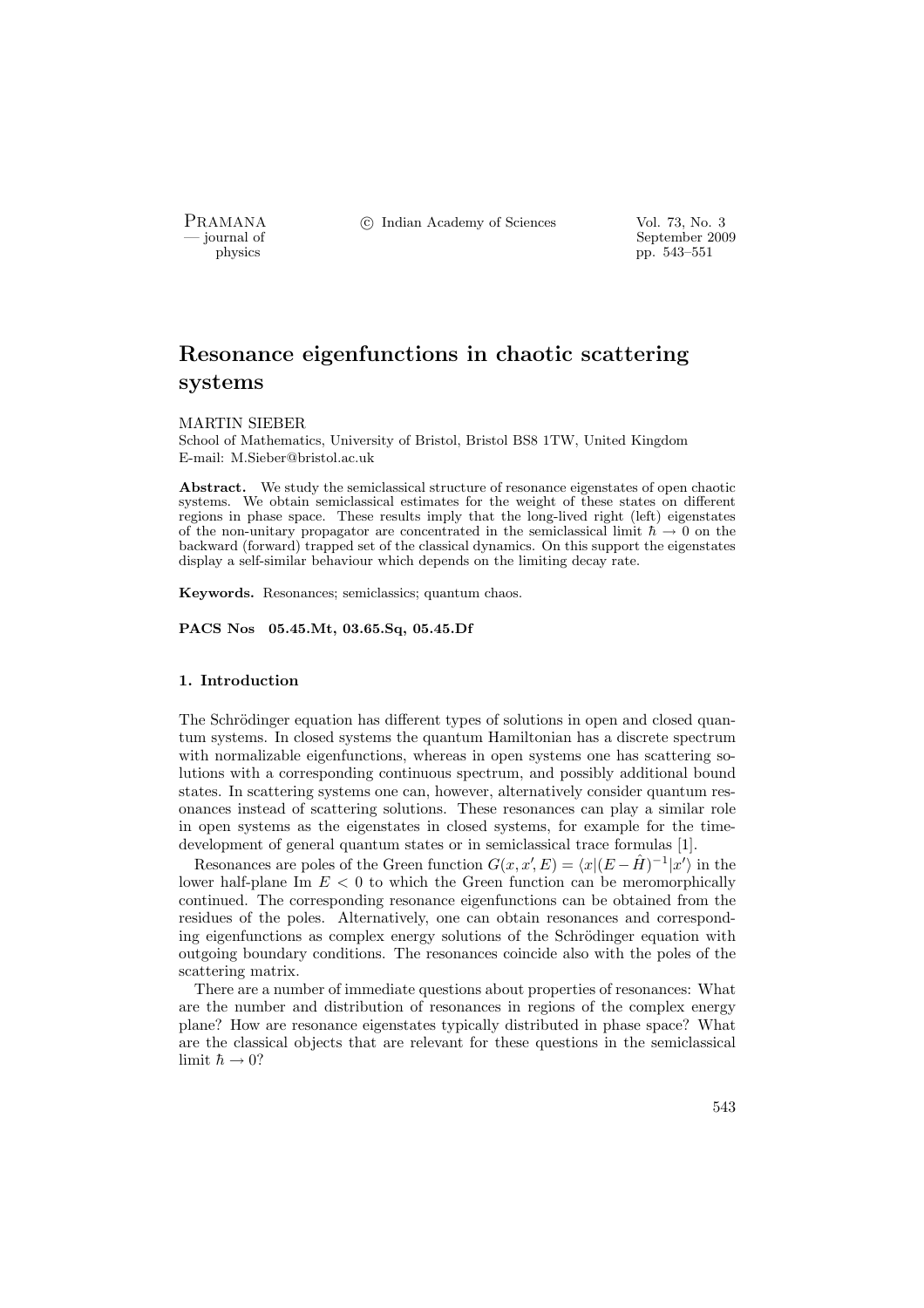In closed systems the answers to similar questions are well established. The Thomas Fermi or Weyl formula gives the asymptotic number of energy levels below energy E

$$
\#\{E_n \le E\} \sim \frac{1}{(2\pi\hbar)^f} \int d^f q \, d^f p \, \Theta(E - H(\mathbf{q}, \mathbf{p})) \quad \text{as } \hbar \to 0,\tag{1}
$$

where f is the number of degrees of freedem and  $\Theta(z)$  is the Heaviside theta function. It implies that there is asymptotically one eigenstate per Planck cell  $(2\pi\hbar)^f$ in phase space.

In the case of chaotic systems there are rigorous semiclassical results for eigenfunctions. The quantum ergodicity theorem states that the Wigner function of almost all eigenstates concentrates in the semiclassical limit on the energy shell in phase space [2]. This is the region that is explored by a typical trajectory of the classical system [3].

Much less is known about open chaotic systems. It is assumed that the number of resonances near some real energy  $E$  follows a fractal Weyl law [1,4], but a proof exists only for one model system [5]. In this article we will concentrate on properties of resonance eigenstates [6–9]. We will investigate them by modelling the interaction region of a chaotic scattering system by simple quantum maps. The article is mainly based on [7], but contains some extensions and new numerical results. In §2 we first discuss classical properties of open chaotic maps, whereas the quantum versions are discussed in §3.

### 2. The trapped sets

As discussed in the introduction, the energy surface is the classical set that determines the density of energy levels as well as the distribution of eigenstates of closed chaotic systems in the semiclassical limit. In contrast, one finds that in open chaotic systems only parts of the energy surface are important. These are the socalled trapped sets. One distinguishes between the forward trapped set  $K_-\,$  which consists of points in phase space which never leave the system as  $t \to \infty$ , and the backward trapped set  $K_{+}$  which are points that remain trapped when propagated backwards in time as  $t \to -\infty$ . The intersection of both sets is the trapped set. In chaotic systems the trapped set is typically a repeller with a fractal dimension.

These sets have, in general, a very complicated structure. In order to make progress one studies simple model systems such as chaotic maps which act on a compact phase space in the form of the unit torus  $(q, p) \in T = [0, 1) \times [0, 1)$ . A particularly convenient model is the baker map because its backward and forward trapped sets have a very simple structure. The closed triadic baker map is defined by

$$
\mathcal{U}(q,p) = \begin{cases} \left(3q, \frac{p}{3}\right) & \text{if } 0 \le q < \frac{1}{3},\\ \left(3q - 1, \frac{p+1}{3}\right) & \text{if } \frac{1}{3} \le q < \frac{2}{3},\\ \left(3q - 2, \frac{p+2}{3}\right) & \text{if } \frac{2}{3} \le q < 1, \end{cases}
$$
 (2)

and figure 1 illustrates one iteration of the map.

544 Pramana – J. Phys., Vol. 73, No. 3, September 2009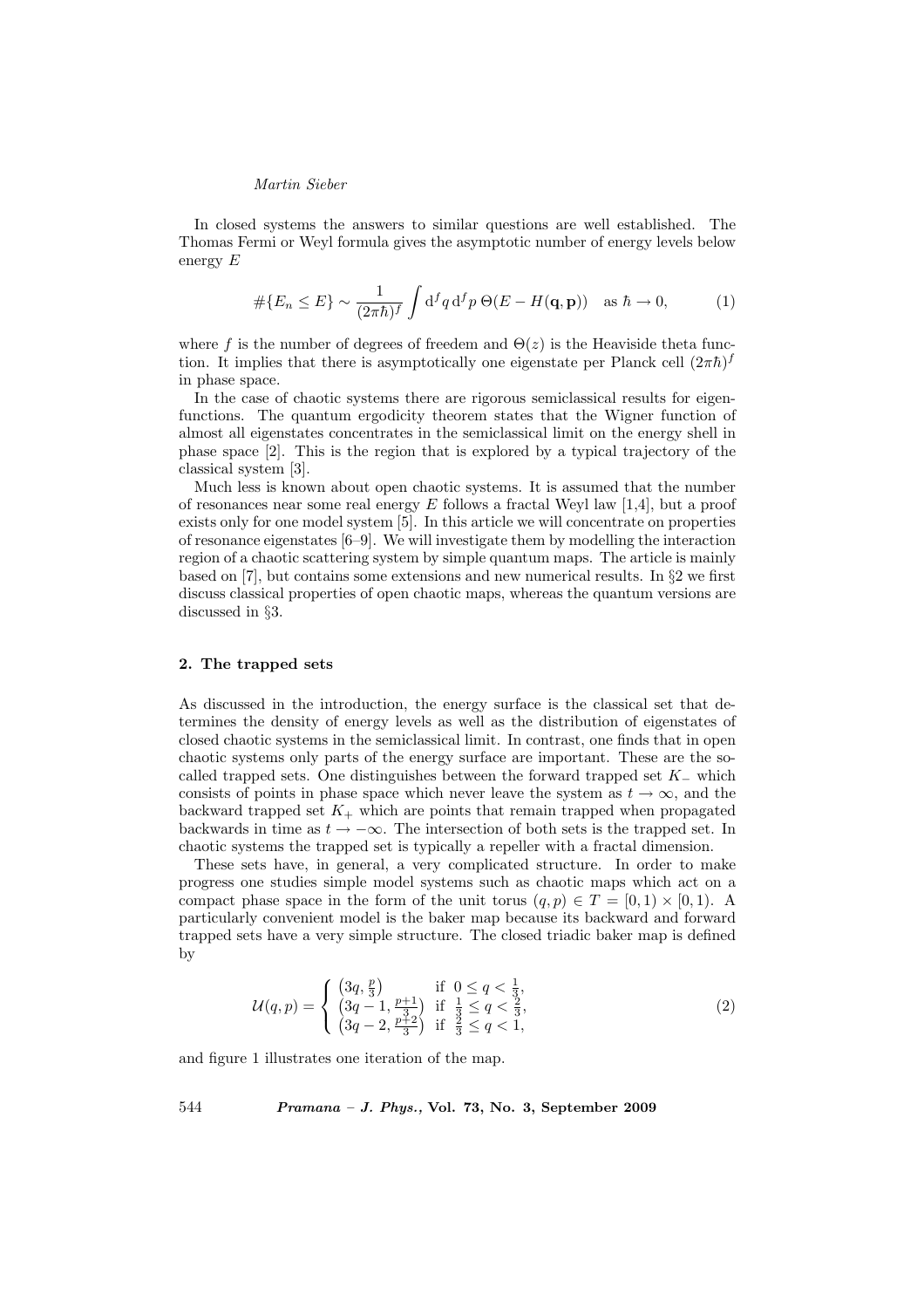Resonance eigenfunctions in chaotic scattering systems



Figure 1. One time step of the triadic baker map consists of stretching in q-direction and compressing in p-direction, followed by stacking the pieces on top of each other.



Figure 2. Construction of the forward trapped set of the open baker map.

The map is opened up by choosing an area in phase space as an opening  $\mathcal{O}$ . Points in the opening are removed from the system in the next time step. The opening is usually chosen as a strip parallel to the  $p$ -axis in phase space. The open map might be considered as a model for the bouncing map of a cavity with an opening, for example in the form of an attached perfect lead. We choose the middle third of the triadic baker map as opening, i.e. the white region in figure 1.

In order to find the trapped sets one considers the backward and forward images of the opening  $\mathcal O$ . The *n*th image of the opening under the classical map is denoted by  $\mathcal{O}_n = \mathcal{U}^n(\mathcal{O}), n \in \mathbb{Z}$ , where  $\mathcal{O}_0 = \mathcal{O}$  in this notation.

The forward trapped set  $K_-\$  is obtained by removing the opening and all its pre-images from phase space. This is done iteratively in figure 2. At each time step the vertical middle third of each remaining black region is removed. The limit of this proceedure is  $K_-=\text{Can}\times[0,1)$  where Can is the middle third Cantor set.

The white regions in figure 2 are set of points that are mapped into the hole after a finite number of time steps. Let  $\mathcal{R}_m$  be the set of points which fall into the hole after m time steps, but not earlier

$$
\mathcal{R}_m = \{ x \in \mathcal{O}_{-m}, \, x \notin \mathcal{O}_{-l}, \, 0 \le l < m \},\tag{3}
$$

with the convention that  $\mathcal{R}_0 = \mathcal{O}$ . The set  $\mathcal{R}_m$  consists of  $2^m$  separate parts, and  $\mathcal{R}_0$  and  $\mathcal{R}_1$  are labelled in the figure. One can show that the sets are related by

$$
\mathcal{U}^{-1}(\mathcal{R}_m)\backslash \mathcal{O} = \mathcal{R}_{m+1}, \quad m = 0, 1, 2, \dots \tag{4}
$$

 $Pramana - J. Phys., Vol. 73, No. 3, September 2009$  545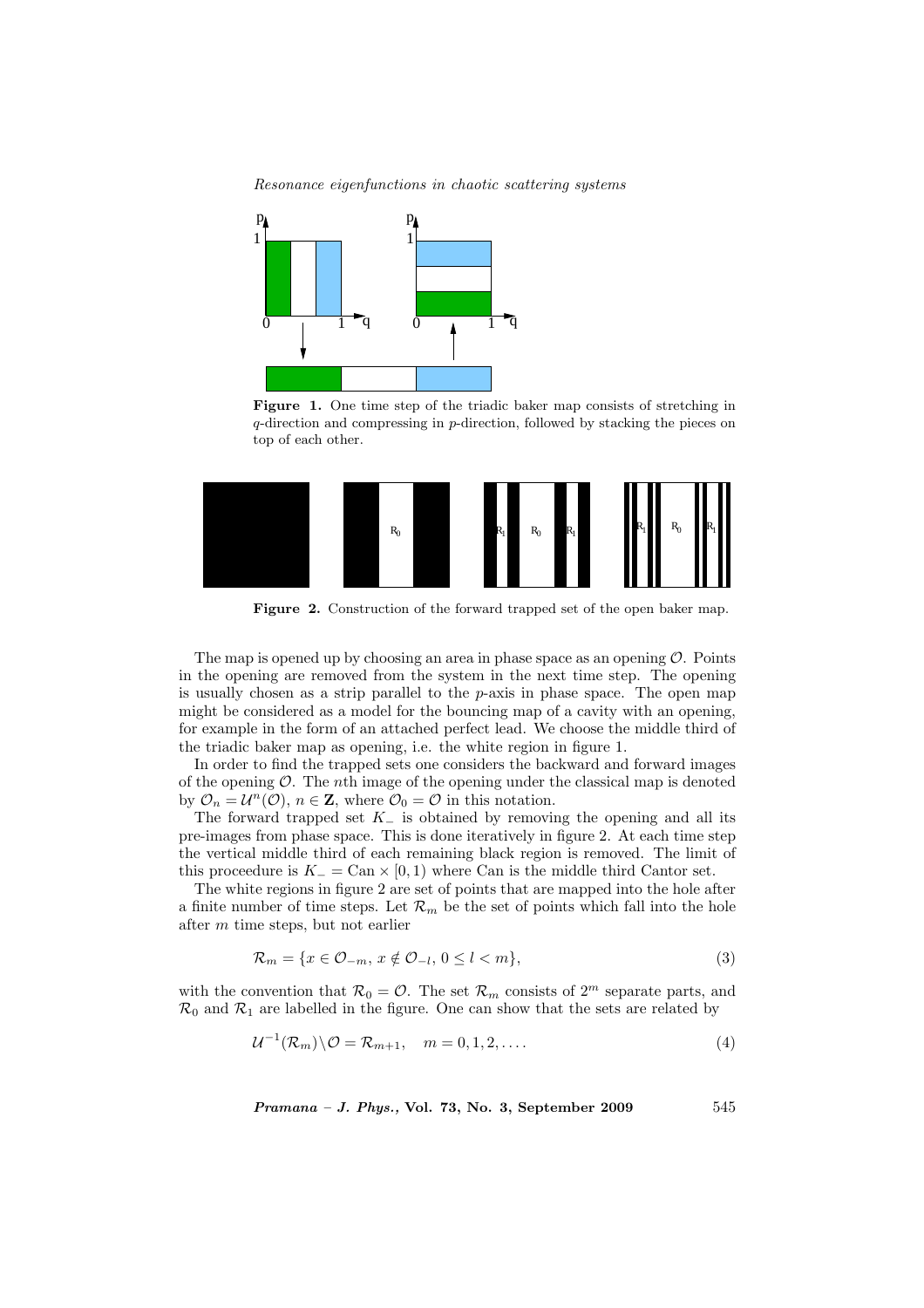

Figure 3. Construction of the backward trapped set of the open baker map.

It is clear that one can partition the phase space into sets of points that fall into the hole after m time steps, where  $m = 0, 1, 2, \ldots$ , or never. This results in the forward partition of the phase space

$$
T = \left(\bigcup_{m=0}^{\infty} \mathcal{R}_m\right) \cup K_- \tag{5}
$$

The backward trapped set is obtained in a similar way by removing all forward images of the hole from phase space. This is done iteratively in figure 3. In comparison to the forward trapped set one sees that position and momentum coordinates are simply interchanged. The procedure results in the backward trapped set  $K_{+} = [0, 1) \times \text{Can}.$ 

Similarly as before, one can also define sets of points  $\mathcal{R}_{-m}$  by

$$
\mathcal{R}_{-m} = \{x \in \mathcal{O}_m, x \notin \mathcal{O}_l, 1 \le l < m\}.
$$
\n<sup>(6)</sup>

They consist of  $2^{m-1}$  different parts, and the first two sets  $\mathcal{R}_{-1}$  and  $\mathcal{R}_{-2}$  are labelled in figure 3. Consecutive sets are related by

$$
\mathcal{U}(\mathcal{R}_{-m}\backslash\mathcal{O})=\mathcal{R}_{-m-1},\quad m=1,2,\ldots,\tag{7}
$$

and together with  $K_{+}$  they yield the backward partition of phase space

$$
T = \left(\bigcup_{m=1}^{\infty} \mathcal{R}_{-m}\right) \cup K_+ \,. \tag{8}
$$

The sets  $\mathcal{R}_m$ ,  $m \in \mathbb{Z}$ , will be important in the next section, because one can obtain semiclassical estimates for the weight of resonance eigenstates on these regions. Finally, we remark that

$$
\mathcal{U}^{-1}(\mathcal{R}_1)\backslash\mathcal{O}=\emptyset.
$$
\n
$$
(9)
$$

### 3. The resonance states

The quantization of the closed baker map specifies a unitary propagator that acts on an N-dimensional Hilbert space. The dimension N defines an effective Planck's constant  $\hbar = (2\pi N)^{-1}$ , and the semiclassical limit corresponds to  $N \to \infty$ . For the

546 Pramana – J. Phys., Vol. 73, No. 3, September 2009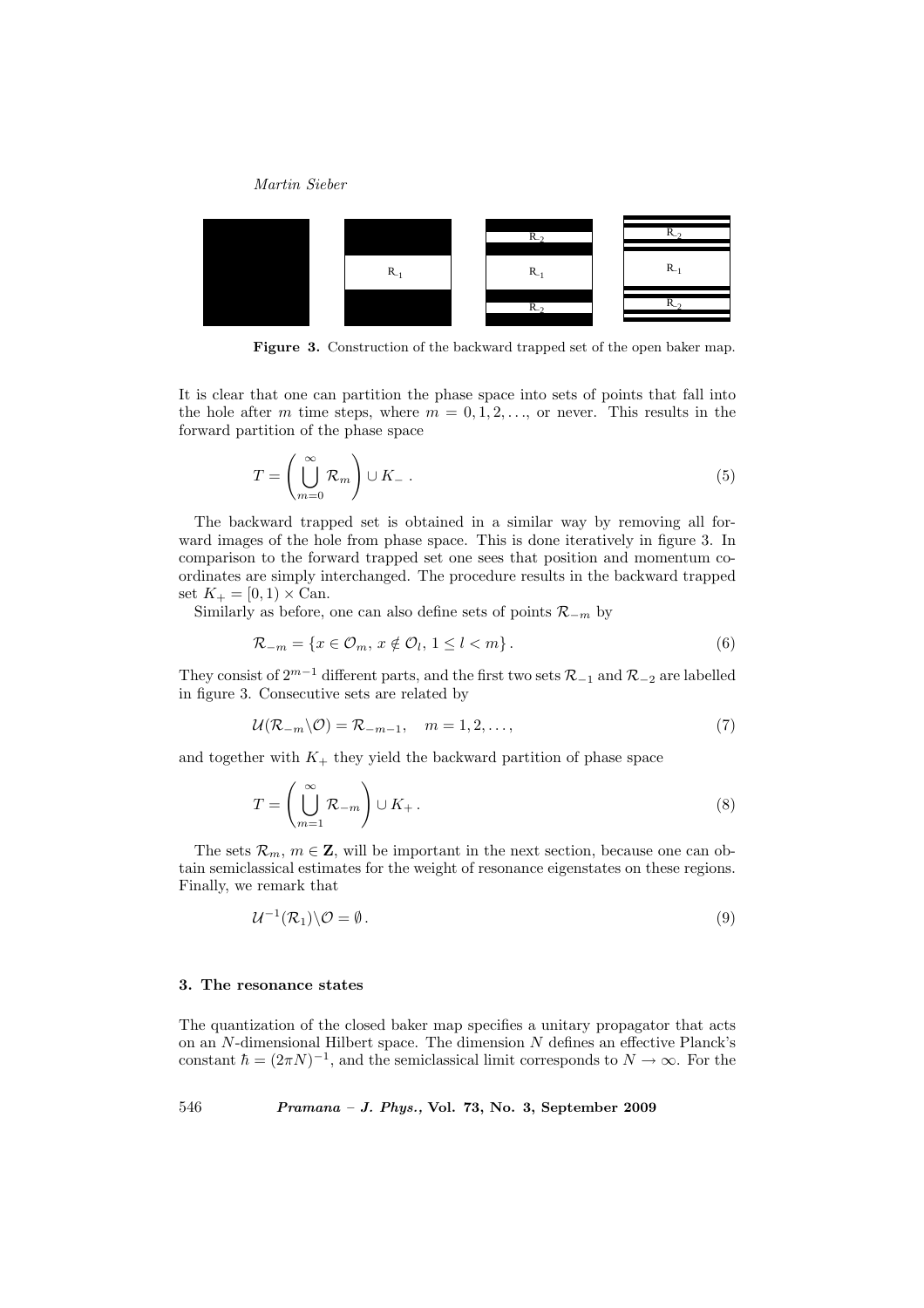#### Resonance eigenfunctions in chaotic scattering systems

triadic baker map we require that  $N$  is a multiple of 3. The propagator is given by [10,11]

$$
U = F_N^{\dagger} \begin{pmatrix} F_{N/3} & & \\ & F_{N/3} & \\ & & F_{N/3} \end{pmatrix},
$$
 (10)

where  $F_N$  is a discrete Fourier transform

$$
(F_N)_{nm} = \frac{1}{\sqrt{N}} e^{-\frac{2\pi i}{N}(n+1/2)(m+1/2)}, \quad n, m \in \{0, \dots, N-1\}.
$$
 (11)

This choice of quantization corresponds to antiperiodic boundary conditions which preserve the time-reversal symmetry and parity symmetry of the system. Both the position and momentum eigenstates have half-integer eigenvalues  $n - 1/2$  where  $n=1,\ldots,N$ .

The open quantum map is obtained by multiplying the propagator from the right with the projector onto the complement of the opening  $[5,12]$ 

$$
\widetilde{U} = F_N^{\dagger} \operatorname{diag}(F_{N/3}, F_{N/3}, F_{N/3}) \Pi = F_N^{\dagger} \operatorname{diag}(F_{N/3}, 0, F_{N/3}), \tag{12}
$$

where  $\Pi = 1 - \Pi_0$ , and  $\Pi_0$  is the projector onto the opening. As a consequence, position states that are located in the hole are destroyed by the application of the propagator.

The propagator  $\tilde{U}$  of the open map is a subunitary matrix with eigenvalues inside the unit circle,  $|\lambda_n| \leq 1$ . The left and right eigenvectors are in general different:

$$
\widetilde{U}|\psi_n^{\mathcal{R}}\rangle = \lambda_n|\psi_n^{\mathcal{R}}\rangle, \quad \langle\psi_n^{\mathcal{L}}|\,\widetilde{U} = \lambda_n\langle\psi_n^{\mathcal{L}}|, \quad n = 1, \dots, N. \tag{13}
$$

We assume that  $\langle \psi_n^R | \psi_n^R \rangle = \langle \psi_n^L | \psi_n^L \rangle = 1$ . The open triadic baker map has the special property that the position representation of the left eigenvectors is equal to the momentum representation of the right eigenvectors. For this reason, we will concentrate in the remaining part of the article on the right eigenstates.

Before we look at numerical results, let us discuss what properties we expect for eigenvalues and eigenvectors of  $U$ . We know that one third of the eigenvalues of  $U$ are identical to zero, because they correspond to position states which are located in the opening. But there are many other states whose eigenvalues are very close to zero. These are short-lived states which leave the system in times shorter than the Ehrenfest time  $t_E = \log(N/3)/\log 3$ , the time it takes for a minimal wave packet to spread to the size of the opening. An estimate of the number of these short-lived states was used for an explanation of the fractal Weyl law in [13]. For longer-lived states we have predictions on how they are distributed in phase space. These are based on semiclassical estimates for the weight of these states on the regions  $\mathcal{R}_m$ .

Let us denote by  $\Pi_m$  the projection operators onto the regions  $\mathcal{R}_m$  for  $m \in \mathbb{Z}$ . These are examples of the general class of projectors in [14,15]. We obtain the projector onto the opening  $\mathcal{R}_0$  from the definition of  $\tilde{U}=U\Pi$ 

$$
\Pi_0 = 1 - \widetilde{U}^\dagger \widetilde{U} \,. \tag{14}
$$

$$
Pramana - J. Phys., Vol. 73, No. 3, September 2009 \qquad 547
$$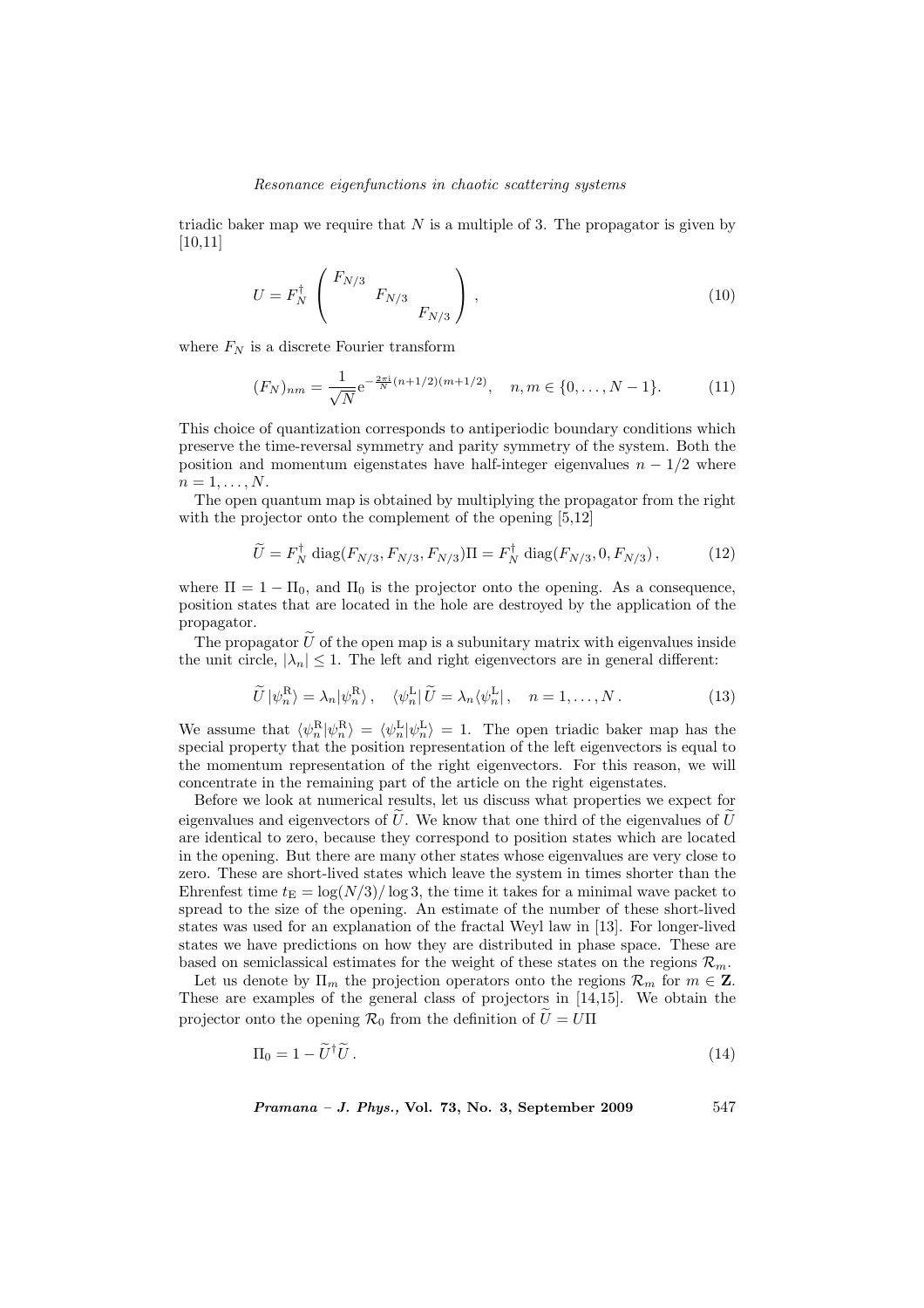For times shorter than the Ehrenfest time we expect that the quantum evolution can be modelled by the classical evolution. The quantum version of the relation (4) is given by  $\Pi_{m+1} \approx \tilde{U}^{\dagger} \Pi_m \tilde{U}$ . Together with (14) and (13) this yields the following result for the weight on the regions  $\mathcal{R}_m$  for  $m > 0$  [7]:

$$
\langle \psi_n^R | \Pi_m | \psi_n^R \rangle \approx |\lambda_n|^{2m} (1 - |\lambda_n|^2). \tag{15}
$$

We expect this to hold if m is smaller than the Ehrenfest time. Relation  $(15)$  was numerically investigated in [7]. In the present article we will concentrate on the projection operators  $\Pi_m$  for negative m.

The starting point is the projector onto  $\mathcal{R}_1$ 

$$
\Pi_{-1} = 1 - \widetilde{U}\widetilde{U}^{\dagger}.\tag{16}
$$

This representation is exact for the open triadic baker map. The quantum version of the classical relation (7) is  $\Pi_{-m-1} \approx \tilde{U} \Pi_{-m} \tilde{U}^{\dagger}$ . This can be used to obtain the weight of left eigenstates on the regions  $\mathcal{R}_{-m}$ . For the right eigenstates it is more useful to consider the quantum version of (9) which is  $\tilde{U}^{\dagger}\Pi_{-1}\tilde{U}=0$ , or its generalization  $(\widetilde{U}^{\dagger})^m \Pi_{-m} \widetilde{U}^m \approx 0$ . We take the expectation value on both sides of this relation and obtain

$$
|\lambda_n|^{2m} \langle \psi_n^R | \Pi_{-m} | \psi_n^R \rangle \approx 0, \quad m > 0. \tag{17}
$$

This states that the weight of the right eigenstates on the regions  $\mathcal{R}_{-m}$  is approximately zero unless the eigenstates are short-lived  $|\lambda_n| \approx 0$ . Again we expect this to hold if  $m$  is smaller than the Ehrenfest time. The estimate  $(17)$  implies that the long-lived right eigenstates are concentrated on the backward trapped set within the resolution set by the finite value of  $\hbar$  [7,8]. It was shown in [8] that the localization properties of resonance states (see  $(15)$  and  $(17)$ ) can be associated with conditionally invariant measures. These are measures that are only invariant up to a constant factor, the decay rate [16].

We will now investigate numerically some of these semiclassical results for the open triadic baker map. We choose a Hilbert space dimension  $N = 3027$ . We avoid a power of 3 in order to rule out special effects as in [17]. As the first result we plot in figure 4 the number  $N(\rho)$  of eigenstates with eigenvalue  $|\lambda_n| \leq \rho$ . One sees that a majority of eigenstates have eigenvalues very close to zero. These are the short-lived states.

We are interested in the properties of the long-lived states. For a first illustration we calculated the Husimi functions of the 100 longest-lived states. A formula for the Husimi function can be found in [18]. The average of these 100 functions is presented in figure 5. One can see that the average is very nicely concentrated on the backward trapped set within the resolution set by the finite value of  $\hbar$ .

We investigate now the weight of the eigenstates on the regions  $\mathcal{R}_{-m}$  in more detail. According to eq. (17) this weight should be approximately zero for long-lived states as long as  $m$  is smaller than the Ehrenfest time. Figure 6 shows the result of a numerical evaluation for the cases  $m = 1-4$ . The horizontal lines present the weight that one would expect if the states were evenly distributed over the phase space. The results are in agreement with the expectation. Only the very shortlived states with  $|\lambda_n| \approx 0$  have a considerable weight on the regions  $\mathcal{R}_{-m}$ . All the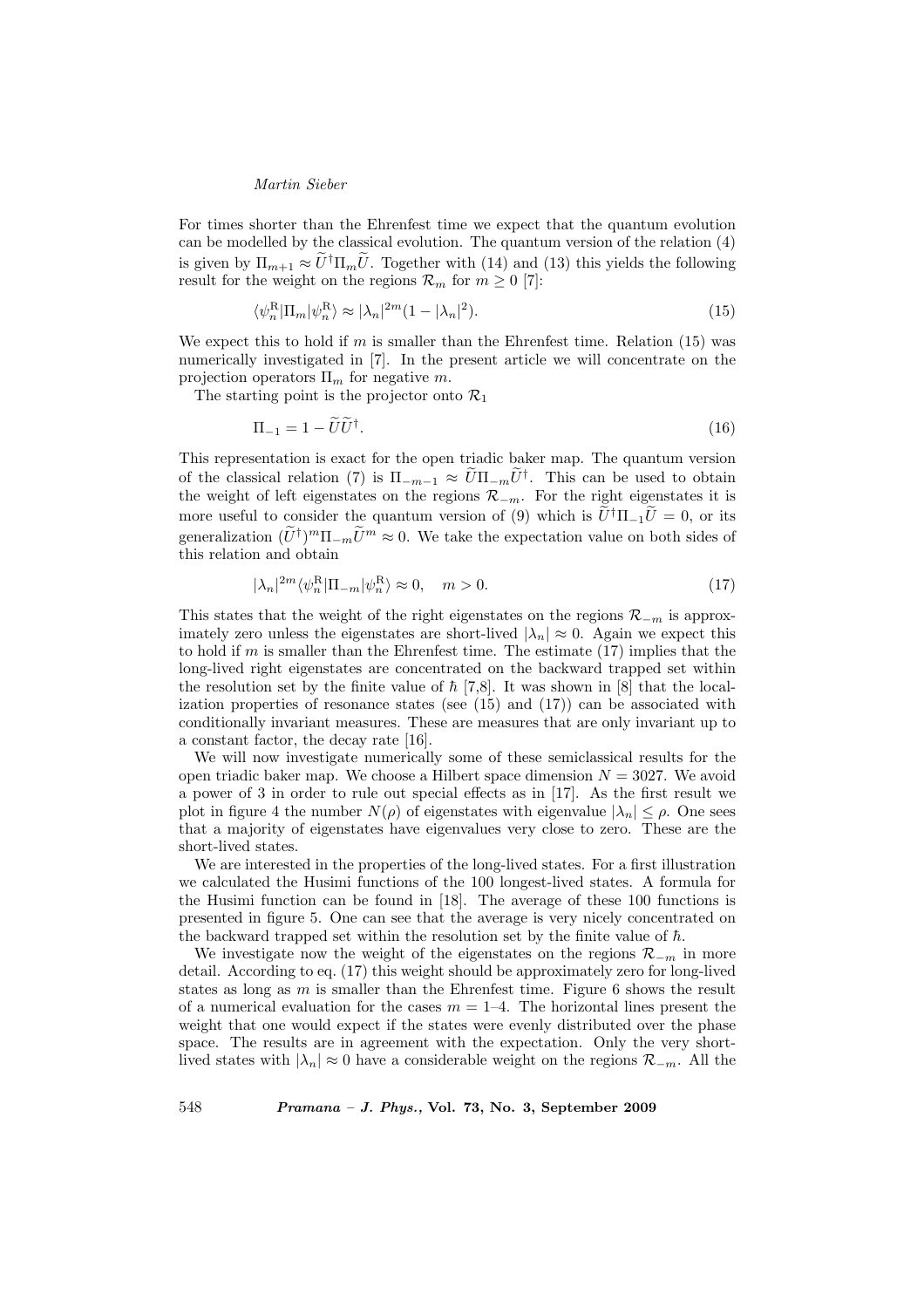Resonance eigenfunctions in chaotic scattering systems



**Figure 4.** Number  $N(\rho)$  of eigenstates with eigenvalue  $|\lambda_n| \leq \rho$ ,  $N = 3027$ .



**Figure 5.** Average of Husimi functions of 100 longest-lived states,  $N = 3027$ . Intensity increases from dark to light.

other resonance states have a very small weight there. One can further see that the long-lived states which agree best with the semiclassical expectation (zero weight on  $\mathcal{R}_{-m}$ ) are those with smaller eigenvalue modulus. This was also observed in numerical results for weights on the regions  $\mathcal{R}_m$  with positive m in [7].

Finally, we consider the position representation of the eigenstates. In figure 7 we present numerical results for an average of 100 eigenstates with eigenvalue modulus near 0.7. The probability density exhibits a remarkable degree of self-similarity. Although the semiclassical results for the weights on the regions  $\mathcal{R}_m$  in eq. (15) are consistent with a self-similar behaviour they do not imply it. So far, self-similar behaviour has been proved only for a special version of the quantum baker map, the Walsh quantized baker map [9]. This is a model which can be solved explicitly [5], i.e. all eigenvalues and eigenfunctions can be obtained in closed form. Let us mention here that self-similarity has also been observed in a closed chaotic system in which eigenfunctions can be obtained analytically [19].

In summary, we have obtained semiclassical formulas for the weight of resonance eigenfunctions on the regions  $\mathcal{R}_m$ ,  $m \in \mathbb{Z}$ , in phase space. These regions are related to images and pre-images of the opening. Although we considered the particular example of the open triadic baker map, these formulas are valid more generally. They show that resonance eigenstates of open chaotic systems concentrate on fractal trapped sets [7,8]. On these fractal sets the distribution of the resonance

 $Pramana - J. Phys., Vol. 73, No. 3, September 2009$  549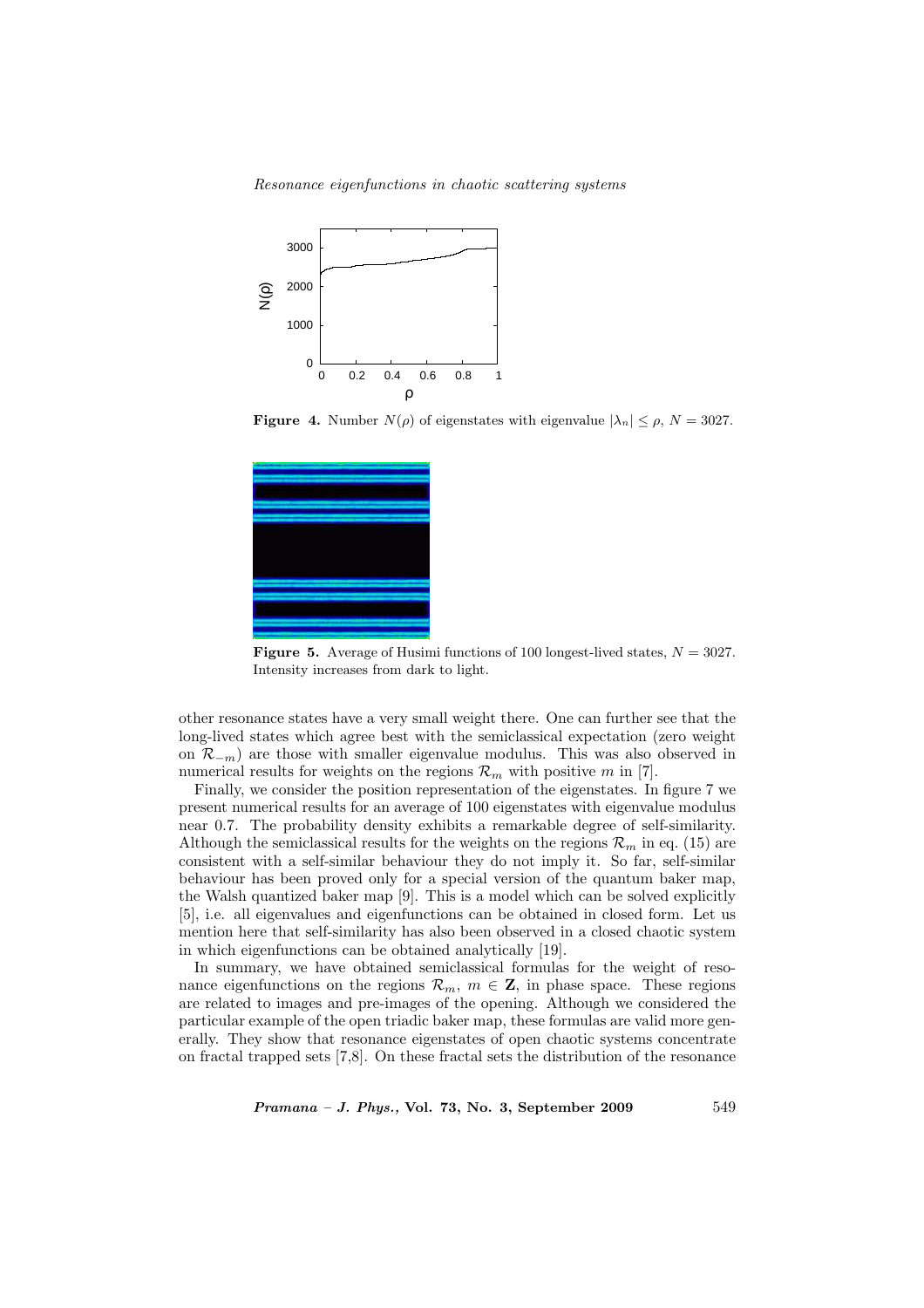

**Figure** 6. Weight  $\langle \psi_n^{\text{R}} | \Pi_{-m} | \psi_n^{\text{R}} \rangle$  of eigenfunctions on the regions  $\mathcal{R}_{-m}$ ,  $m = 1, 2, 3, 4$ , where  $\rho$  is the modulus of eigenvalues. The horizontal lines denote the relative size of the regions  $\mathcal{R}_{-m}$  in phase space.



**Figure 7.** Average of  $|\psi_n^{\text{R}}(q)|^2$  for 100 eigenstates with eigenvalue modulus near 0.7. In every subsequent figure, the q-range is decreased by a factor of 1/3, thus demonstrating the self-similarity of the probability distribution.

states depends on the modulus of the eigenvalues, and we found numerically that they display self-similar behaviour. A theoretical derivation of this self-similarity has been obtained so far only for a different model, the Walsh quantized baker map [9].

550 Pramana – J. Phys., Vol. 73, No. 3, September 2009